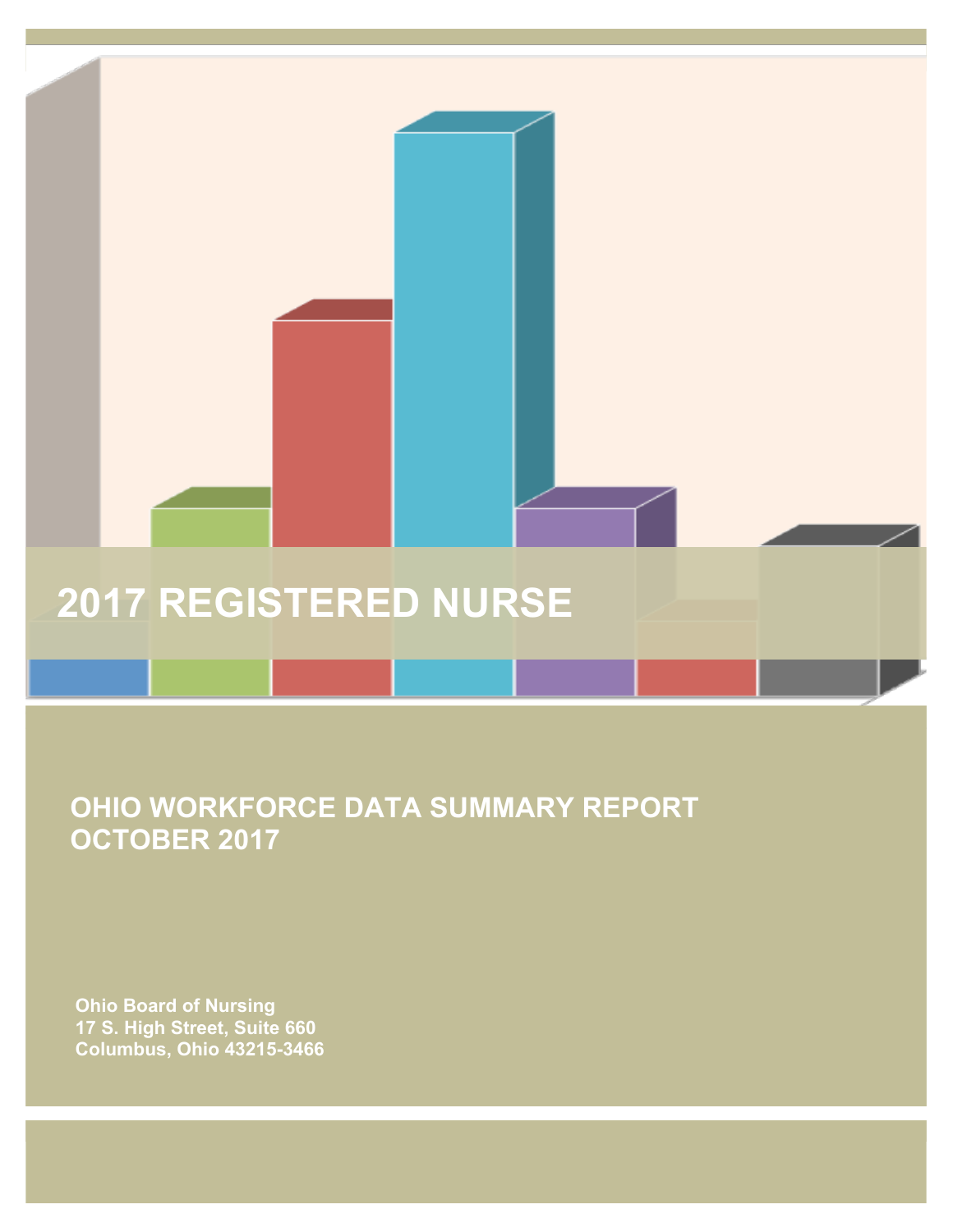## **TABLE OF CONTENTS**

| $\mathbf{2}$            |
|-------------------------|
| 3                       |
| 3                       |
| $\overline{\mathbf{4}}$ |
| $\overline{\mathbf{4}}$ |
| 5                       |
| 6                       |
| $6\phantom{1}6$         |
| $\overline{7}$          |
| $\overline{7}$          |
| $\overline{7}$          |
| 8                       |
| 8                       |
| 9                       |
| 9                       |
| 9                       |
| 10                      |
| 10                      |
| 11                      |
| 11                      |
| 11                      |
| 11                      |
| 12                      |
| 12                      |
| 13                      |
| 14                      |
|                         |

 $\overline{a}$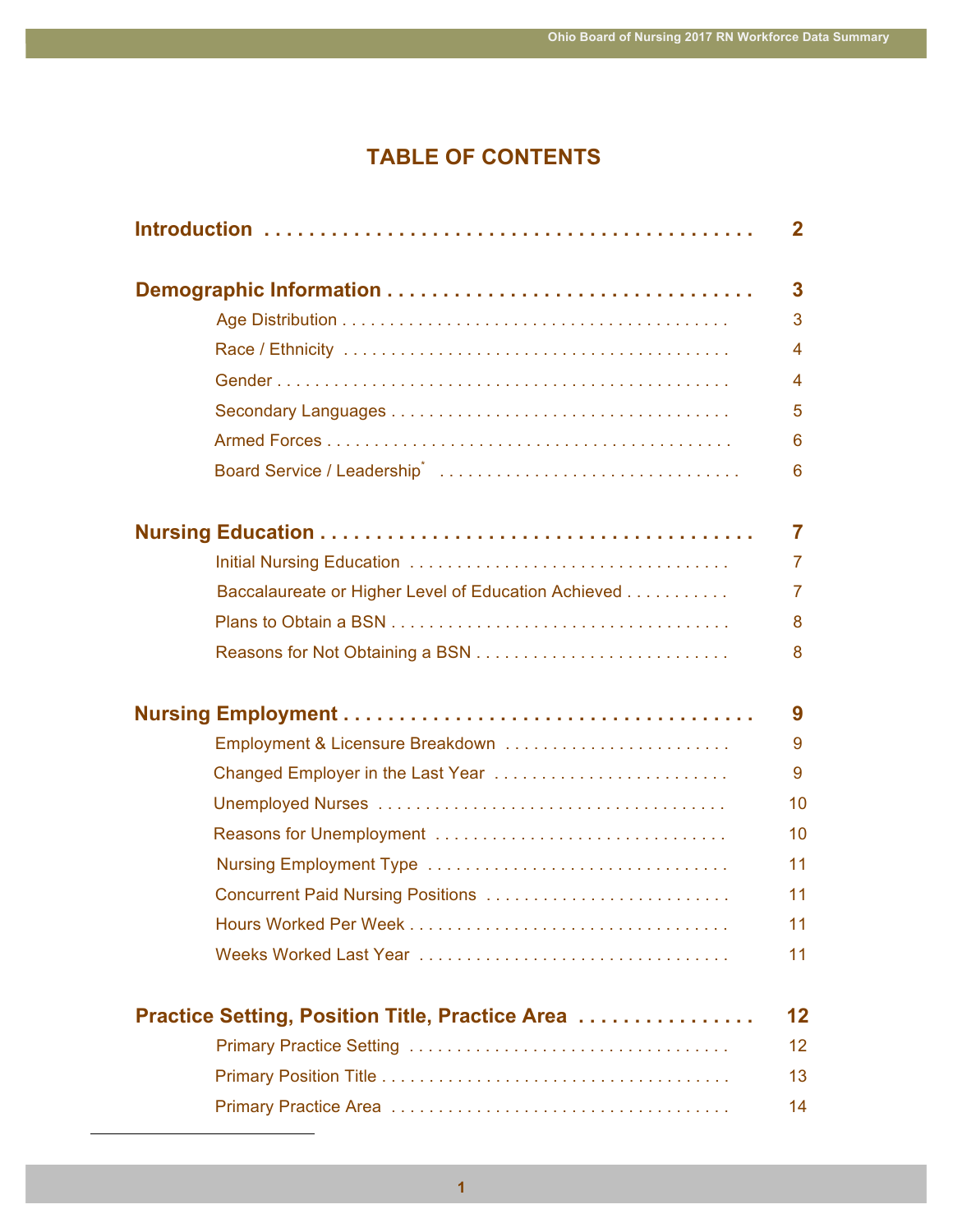## **2017 REGISTERED NURSE OHIO WORKFORCE DATA SUMMARY REPORT**

#### **Introduction**

The mission of the Ohio Board of Nursing is to actively safeguard the health of the public through the effective regulation of nursing care. The Board's top priorities are to efficiently license the nursing workforce and remove dangerous practitioners from practice in a timely manner to protect Ohio patients. The Board regulates over 297,000 licenses and certificates, an increase from 223,000 in 2009. In fiscal year 2017, newly licensed registered nurses totaled 14,237.

#### **Background**

The Institute of Medicine (IOM) report, "The Future of Nursing: Leading Change, Advancing Health," identifies data collection as a vital component for health care planning and policymaking. Governor Kasich and the Ohio legislature have established growing Ohio's workforce as a priority.

The 2017 renewal cycle was the third data collection period for registered nurses. The Board is pleased to continue to work with stakeholders including the Ohio Department of Health, the Health Policy Institute of Ohio, the Ohio Action Coalition, and the Ohio Action Coalition's Data/Research Work Group consisting of nursing educators, administrators, and practitioners.

The data questions are based on the nursing Minimum Data Set (Colleagues in Caring Project), core data questions developed by the HRSA National Center for Health Workforce Analysis, and the joint 2013 survey conducted by the National Forum of State Nursing Workforce Centers and the National Council of State Boards of Nursing (NCSBN).

#### Data Collection and Reporting

This report provides a general summary of the RN data collected by the Board during the 2017 RN renewal period. Because APRNs must be licensed as RNs, this report includes data reported by those RNs who are also certified as APRNs. There is a separate summary report that provides the same data for APRNs only.

- \* RN workforce data collected from July to October 31, 2017
- $\div$  198,052 RNs completed the workforce questions, and have an active license

The Board is pleased to provide this report and make the raw data available to all interested parties to assist with the workforce planning initiatives of government and private industry.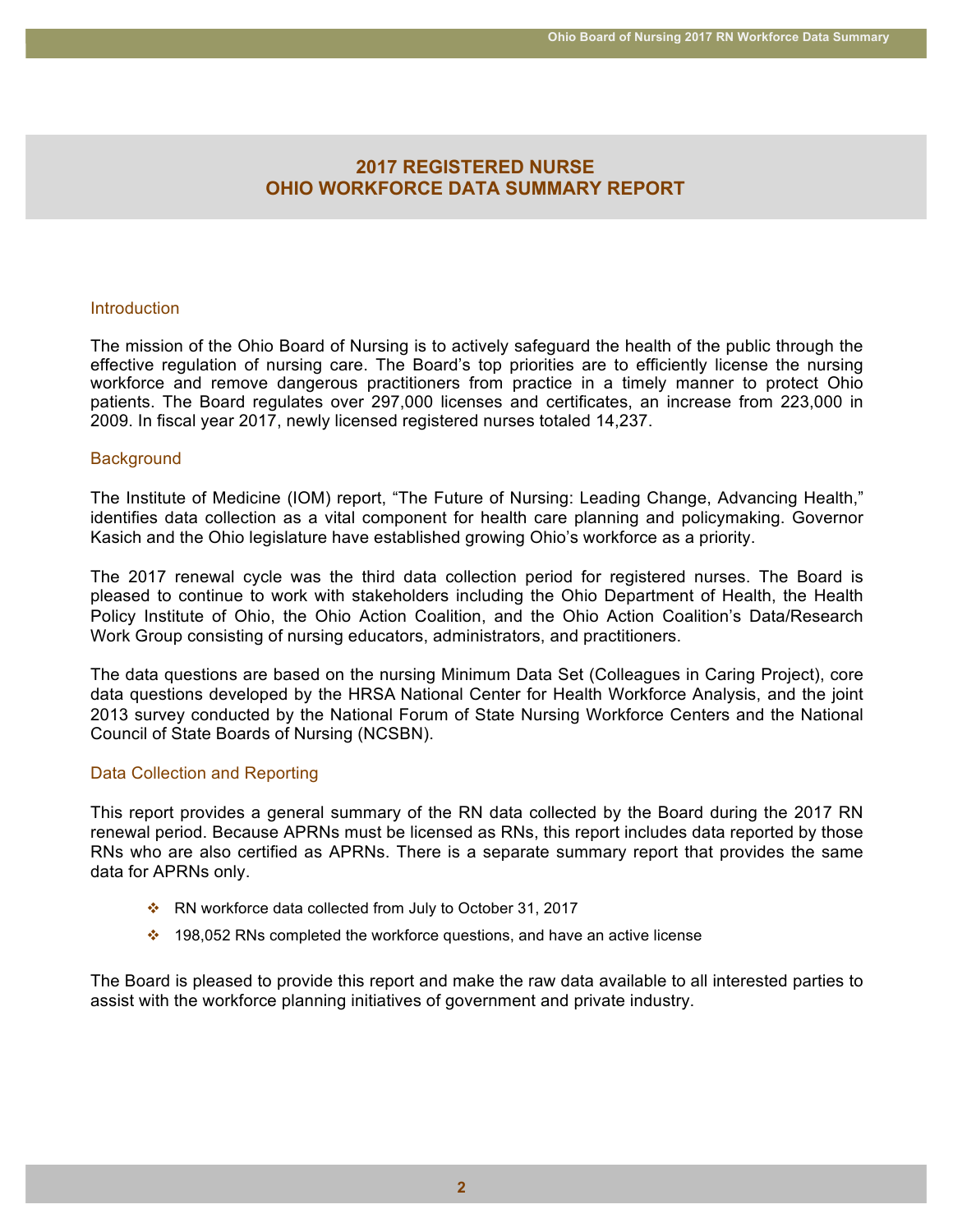## **DEMOGRAPHIC INFORMATION**



- 71% (139,677) of RNs with an active license are between the ages of 18 and 55 years  $\blacktriangleright$ 
	- 93% (129,499) of these RNs identified that they are currently employed in nursing a.
- 29% (58,375) of RNs with an active license are over age 55  $\blacktriangleright$ 
	- a. 69% (40,002) of these RNs identified that they are currently employed in nursing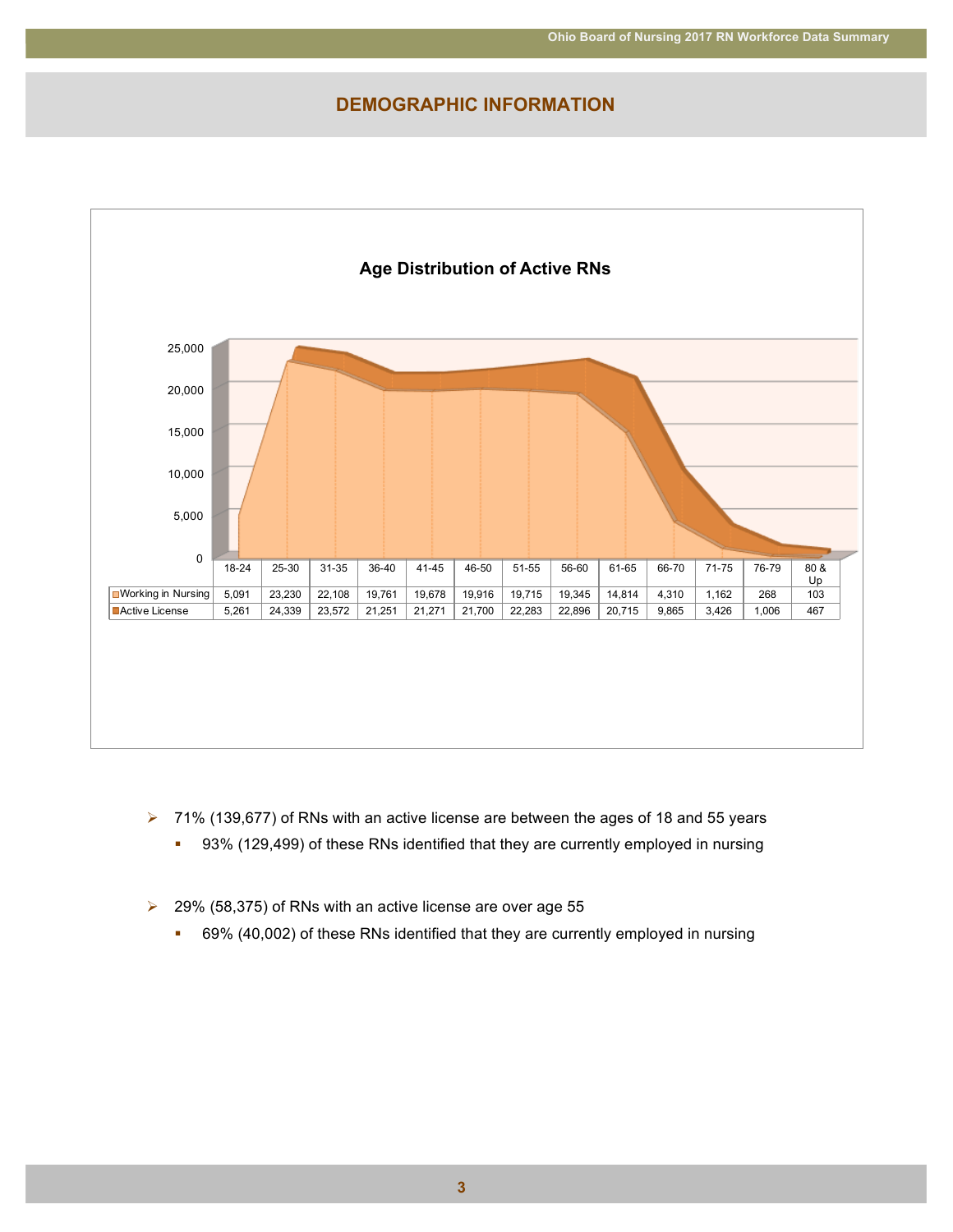

- ▶ 89.3% reported their race/ethnicity as White/Caucasian; the next highest percentage was 6.1% who reported their race/ethnicity as African American/Black
- ▶ 91% (180,437) are female; 9% (17,615) are male

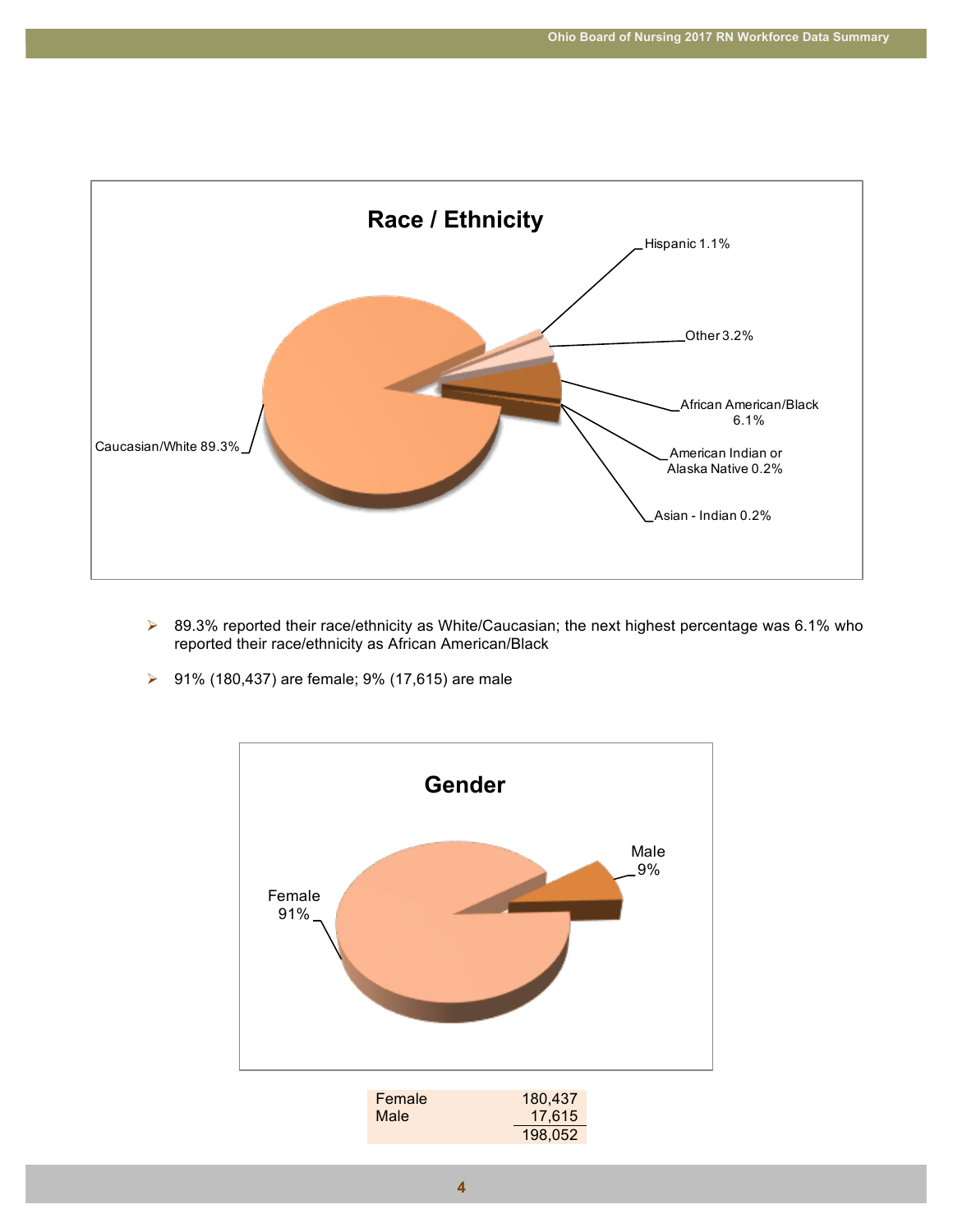



 $\triangleright$  5% reported being proficient in a language other than English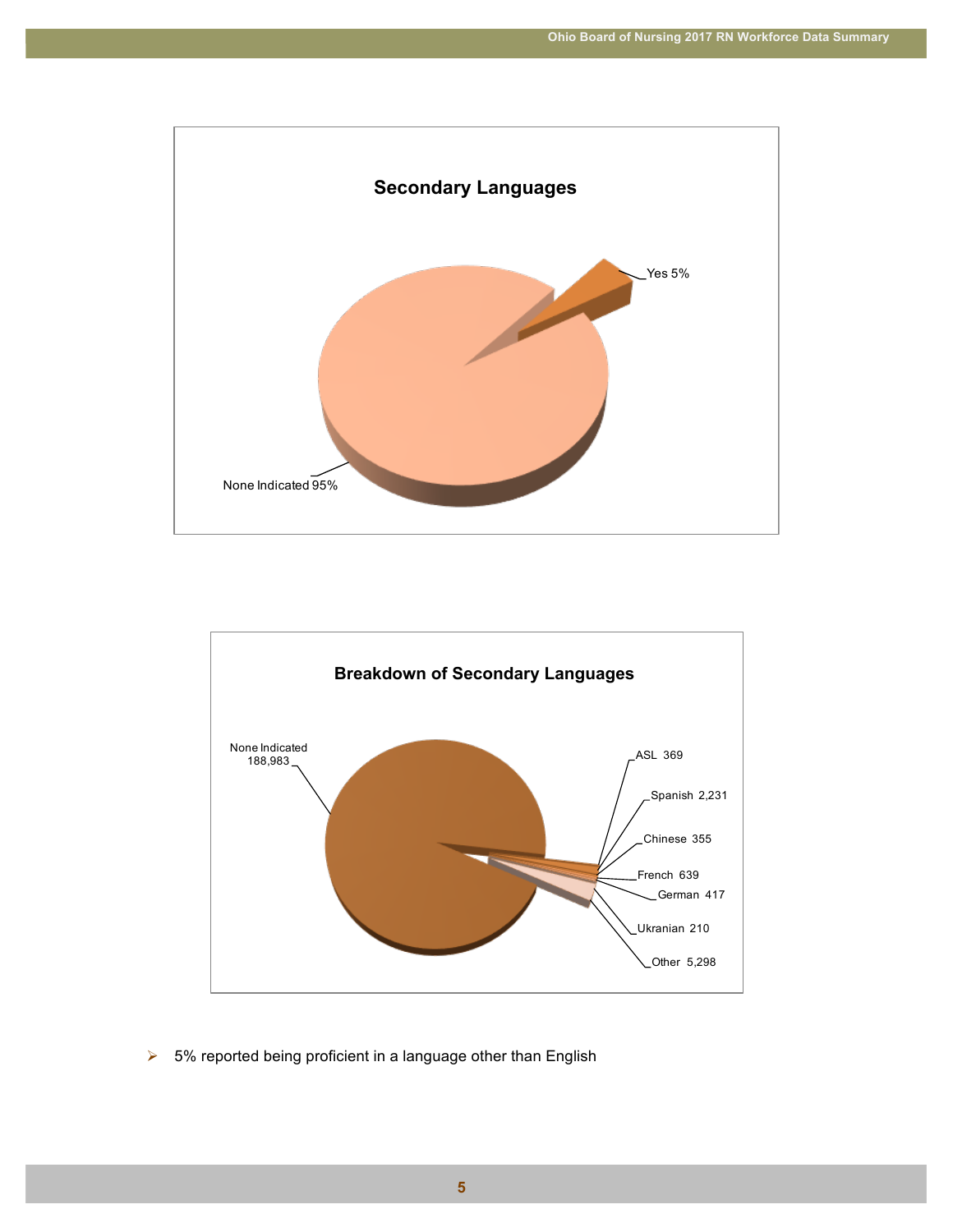

- $\triangleright$  11% (21,893) reported an association with U.S. Armed Forces
	- **87% (18,965) of this group are either veterans or spouses of veterans**



 $\triangleright$  Approximately 1% (2,072) indicated that they serve on a board that influences health care policy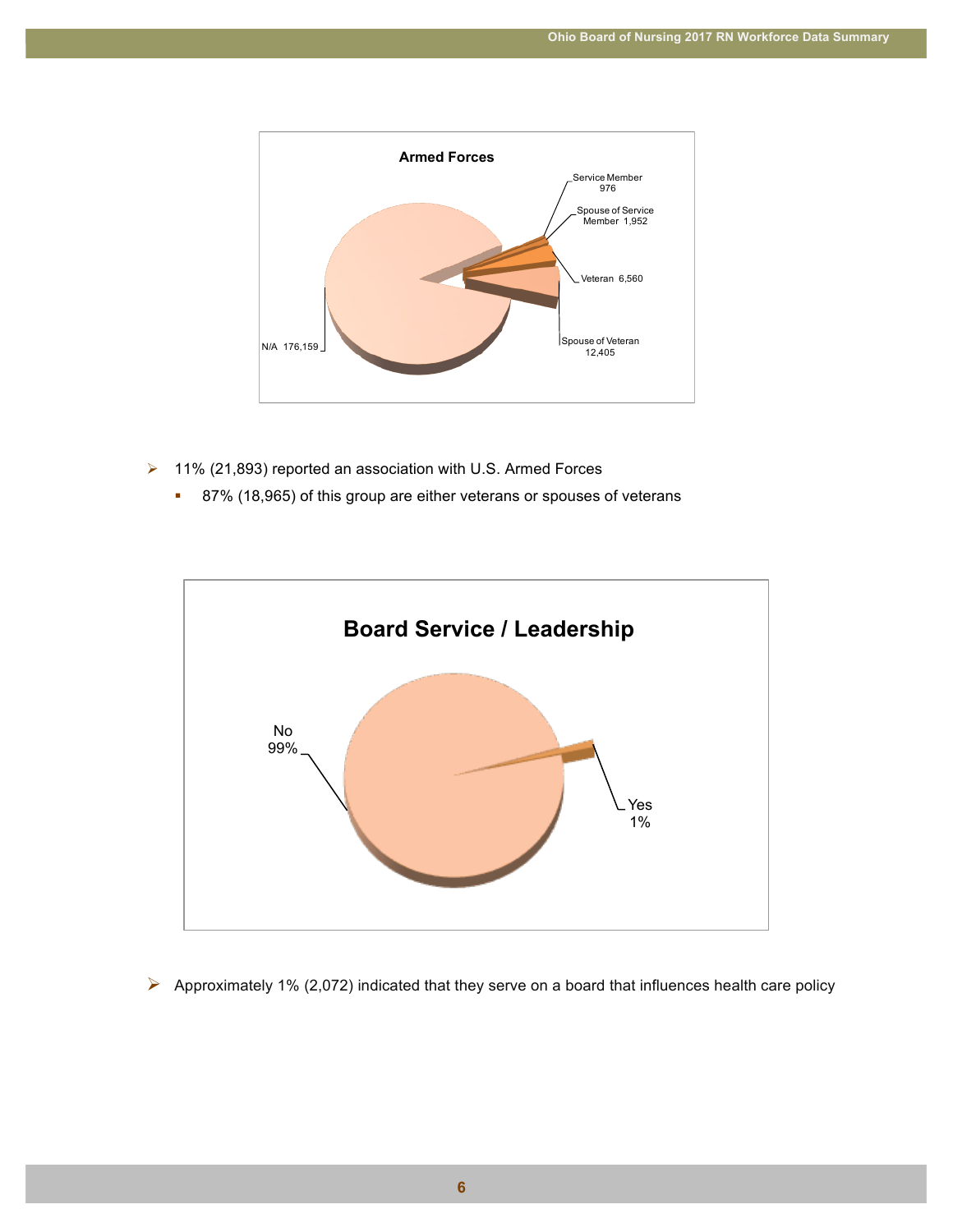



- $\triangleright$  Associate degree in nursing – 42% (83,041)
- $\triangleright$  Baccalaureate degree in nursing – 34% (68,075)
- $\triangleright$  Masters in Nursing degree – 1% (2,794)
- $\triangleright$  Diploma program in nursing – 15% (29,771)
- $\triangleright$  Practical nursing education program and later became a RN – 7% (14,206)



- $\triangleright$  Baccalaureate or higher degree in nursing or non-nursing 61% (120,417)
- $\triangleright$  Higher levels of nursing education breakdown
	- **64% (77,150)** Baccalaureate degree in nursing
	- 21% (25,306) Masters degree in nursing
	- **1% (1,812) PhD, DNP, or other Doctoral degree in nursing**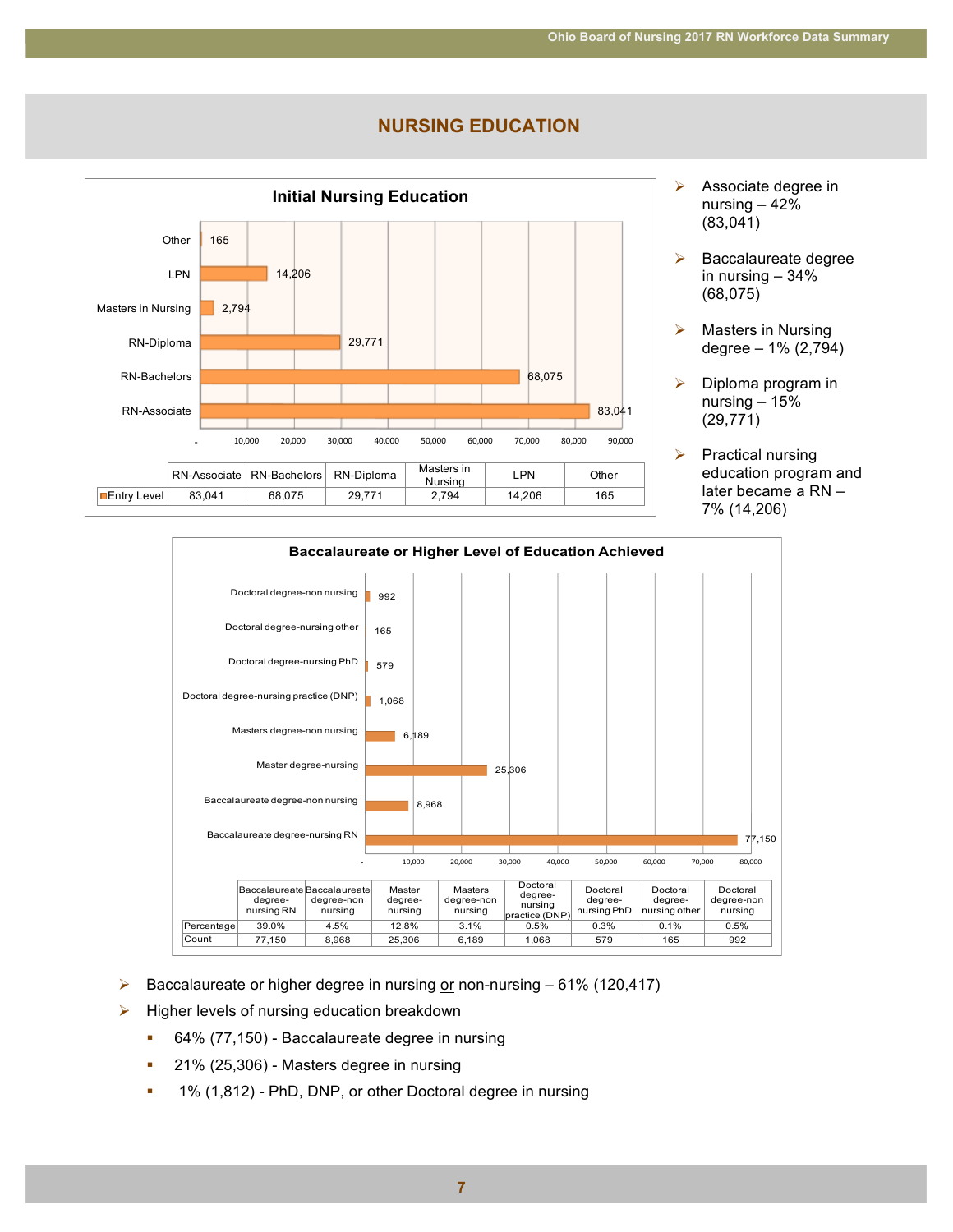

- $\triangleright$  For this question, 89,730 responded as follows
	- **•** Currently enrolled to obtain a BSN 13% (11,636)
	- **•** Plan to obtain a BSN or higher degree in nursing 35% (22,148)
	- **•** No plans to obtain a BSN or higher nursing degree 52% (46,839)



 $\triangleright$  For this question, 46,839 provided the following reasons for not obtaining a BSN

- **Age or Stage in Career 26% (12,337)**
- **Satisfied with current level of practice 13% (6,028)**
- **Financial barriers / tuition assistance 7% (2,933)**
- **Personal and/or work schedules 5% (2,216)**
- Plan to leave nursing; retired; not working in nursing  $-18\%$  (8,597)
- $\blacksquare$  Out of school too long; too difficult  $-4\%$  (1,831)
- Other, and no accessible program  $-27%$  (12,897)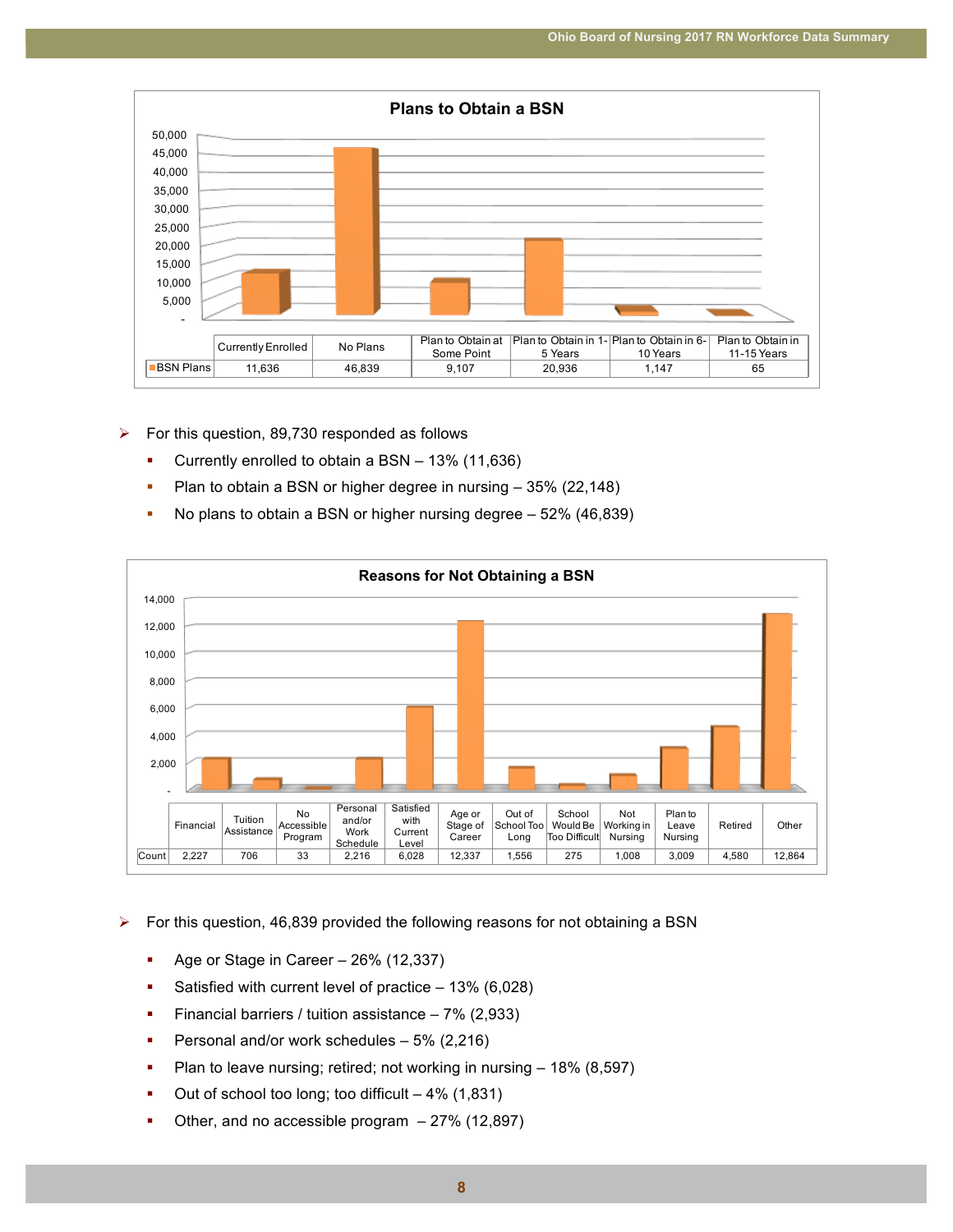### **NURSING EMPLOYMENT**



- $\triangleright$  85.58% (169,501) are employed in a position where a nursing license is required
	- **= 80% work full-time; 14% work part-time; 6% work on a per-diem basis**
	- **88% work in one position; 10% work in two positions; and 2% work in three or more positions**
	- # 6% work 31-35 hours per week; 58% work 36-40 hours per week; 15% work 41-50 hours per week; 10% work 21-30 hours per week
	- # 67% worked 50-52 weeks last year; 16% worked 43-49 weeks last year; less than 43 weeks 17%



 $\triangleright$  13% indicated that they had changed employers in the past year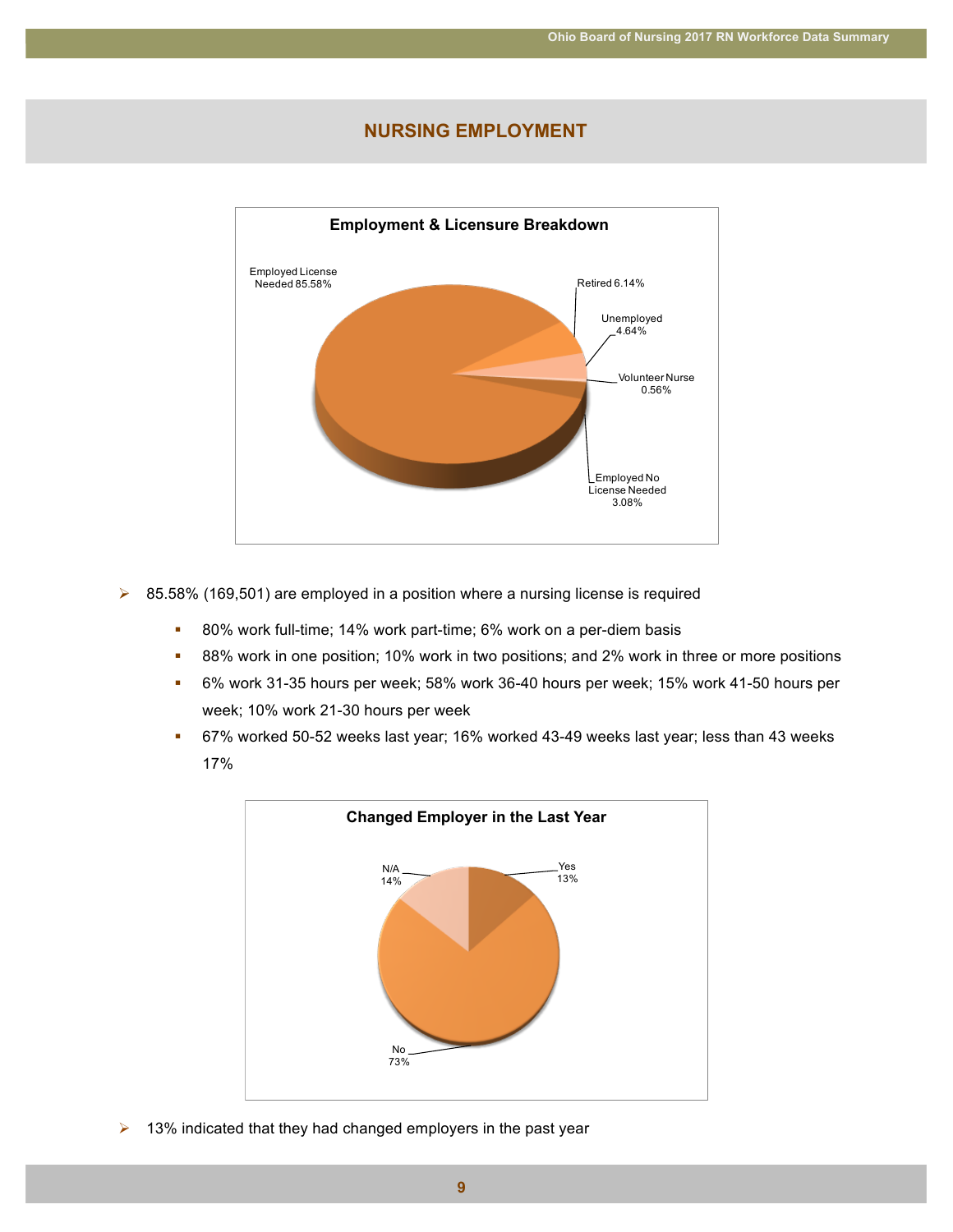

| <b>Seeking a Nursing Position</b> | 3.485 |
|-----------------------------------|-------|
| Not Seeking a Nursing Position    | 5,713 |
|                                   | 9.198 |

 $\triangleright$  Of the 9,198 RNs who are unemployed, 38% (3,485) are seeking nursing employment



| Not Interested in Nursing          | 742   |
|------------------------------------|-------|
| <b>Difficulty Finding Position</b> | 699   |
| <b>Disabled</b>                    | 923   |
| <b>Inadequate Salary</b>           | 71    |
| Leave of Absence                   | 441   |
| <b>Attending School</b>            | 816   |
| <b>Home/Family Obligations</b>     | 5,441 |
| <b>Told by Employer BSN Needed</b> | 65    |
|                                    | 9.198 |
|                                    |       |

- $\blacktriangleright$ Primary reasons reported for unemployment
	- Home and family obligations 59% (5,441) ×
	- Difficulty finding a position  $-7\%$  (699) ×
	- Not interested in a nursing position  $-8\%$  (742)  $\mathbf{r}$
	- Attending School 9% (816)  $\bar{a}$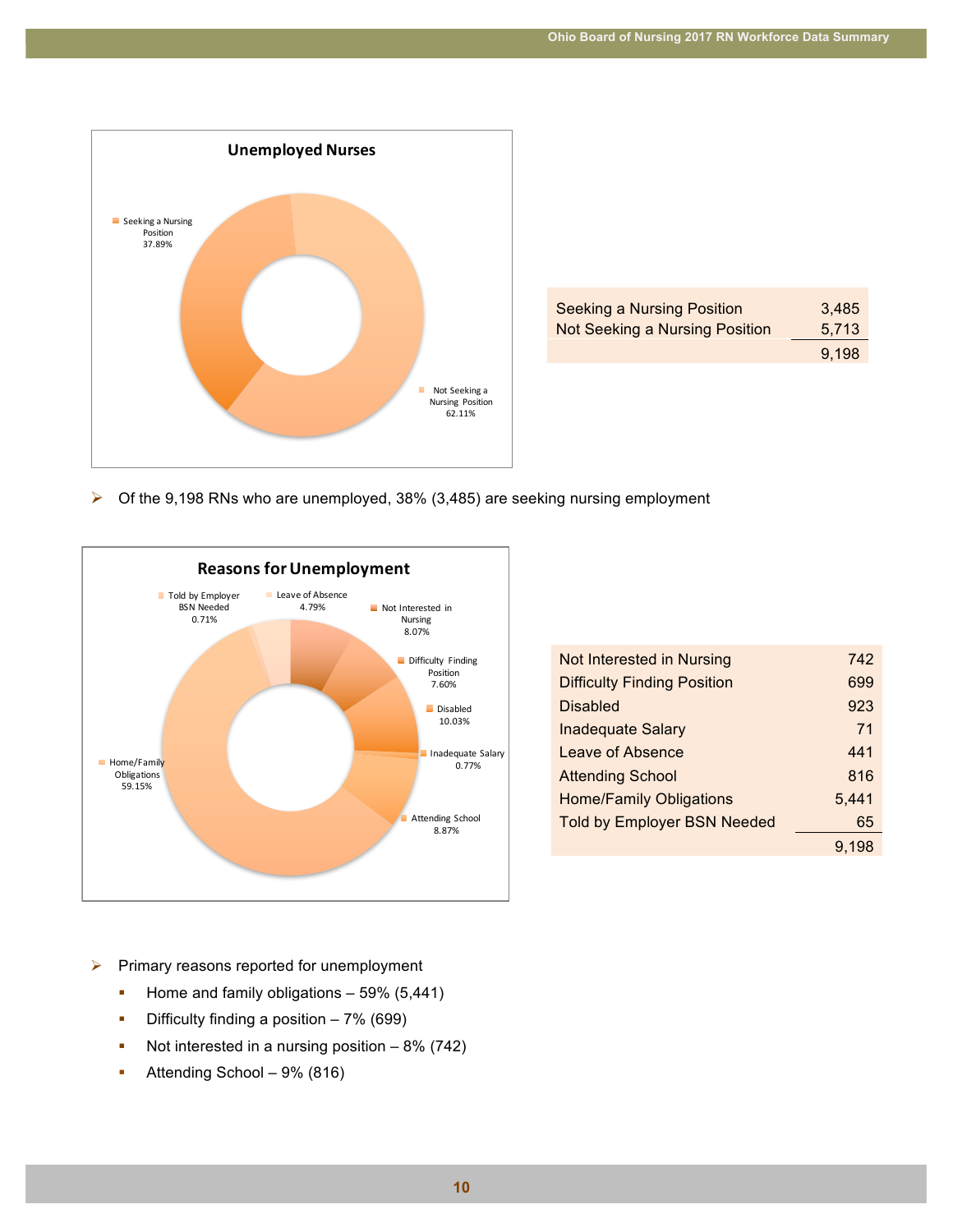

| 135,358 |  |
|---------|--|
| 24,147  |  |
| 9,868   |  |
| 128     |  |
| 169.501 |  |
|         |  |



| $1 - 10$ | 3,843   |
|----------|---------|
| 11-20    | 8,711   |
| 21-30    | 16,482  |
| 31-35    | 9,367   |
| 36-40    | 98,460  |
| 41-50    | 26,306  |
| 51-60    | 5,258   |
| $61+$    | 1,074   |
|          | 169,501 |



| 1         | 149,202 |
|-----------|---------|
| 2         | 17,657  |
| 3 or more | 2,642   |
|           | 169,501 |



| $1 - 6$ | 2,262   |
|---------|---------|
| 7-13    | 2,048   |
| 14-20   | 2,647   |
| 21-28   | 6,070   |
| 29-35   | 5,270   |
| 36-42   | 9,775   |
| 43-49   | 26,985  |
| 50-52   | 114,444 |
|         | 169,501 |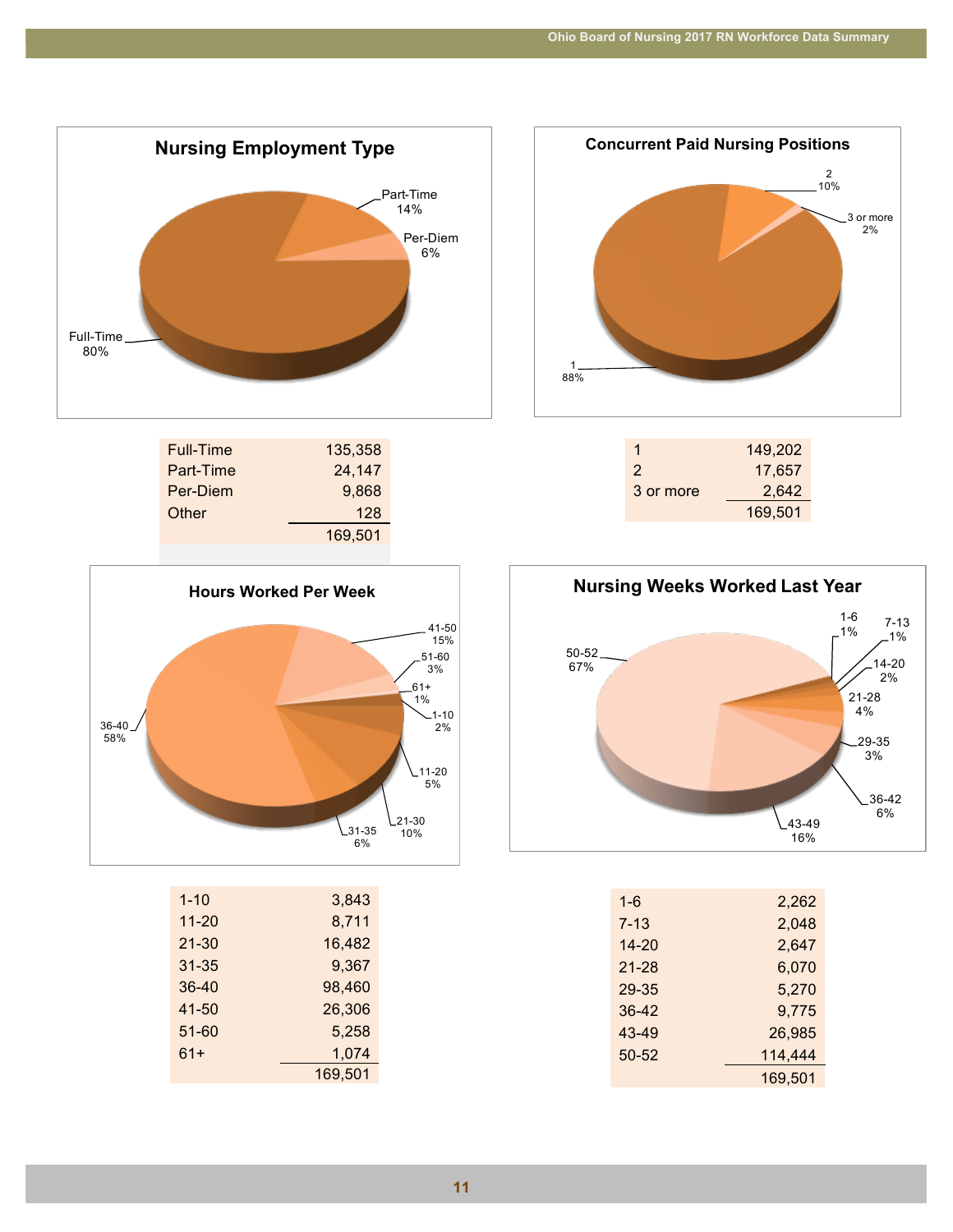## **PRACTICE SETTING, POSITION TITLE, PRACTICE AREA**



> Of the 169,501 who reported working in nursing, 58% (97,738) work in the hospital setting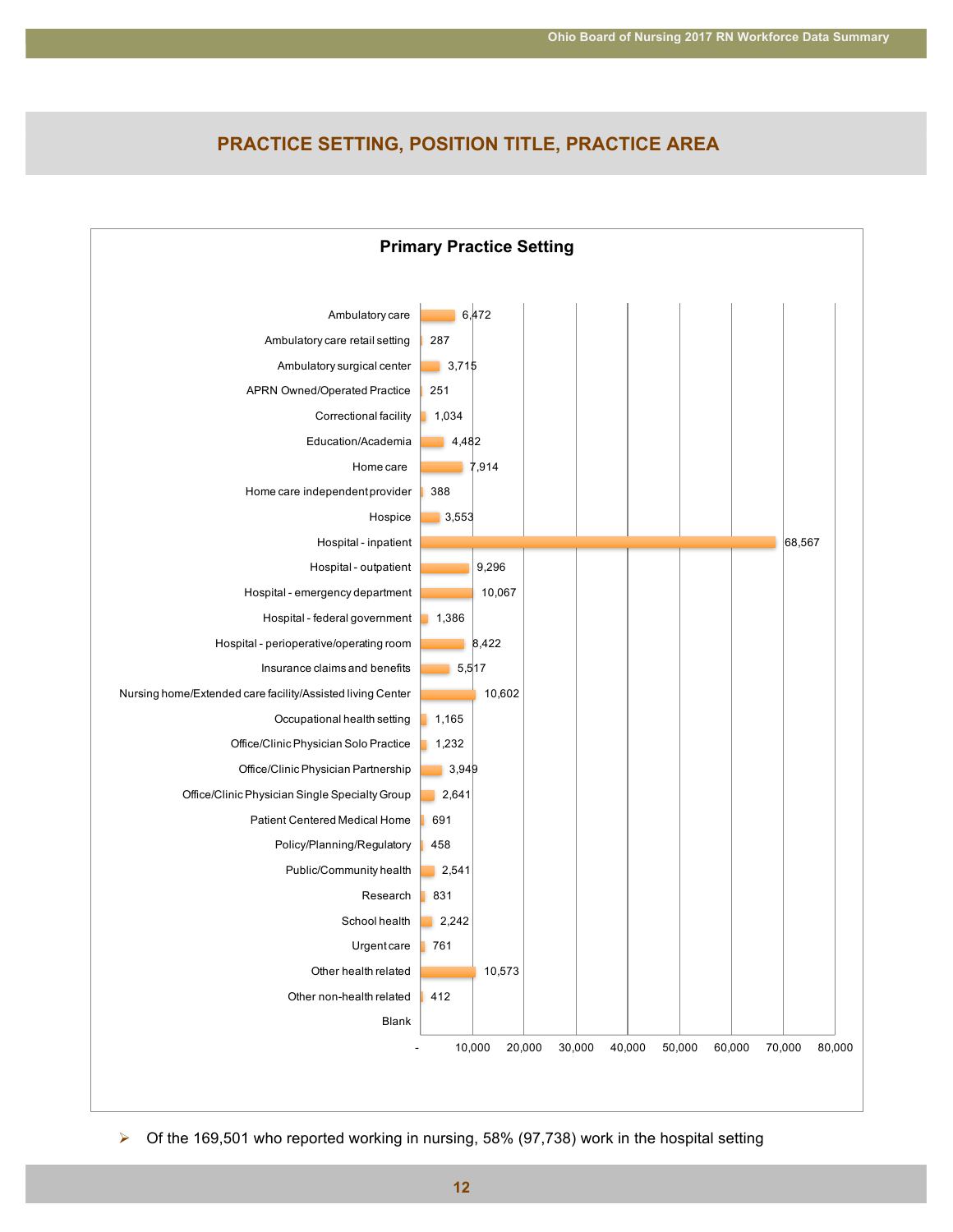

- $\triangleright$  Of the 169,501 who reported working in nursing, 49% (82,850) work as direct patient care staff or as a floor nurse
- $\triangleright$  Those selecting advanced practice registered nursing as their primary position were
	- **E** Certified Nurse Midwifes < 1% (300)
	- **E** Certified Nurse Practitioners 6% (10,041)
	- # Clinical Nurse Specialists < 1% (653)
	- # Certified Registered Nurse Anesthetists 2% (2,855)